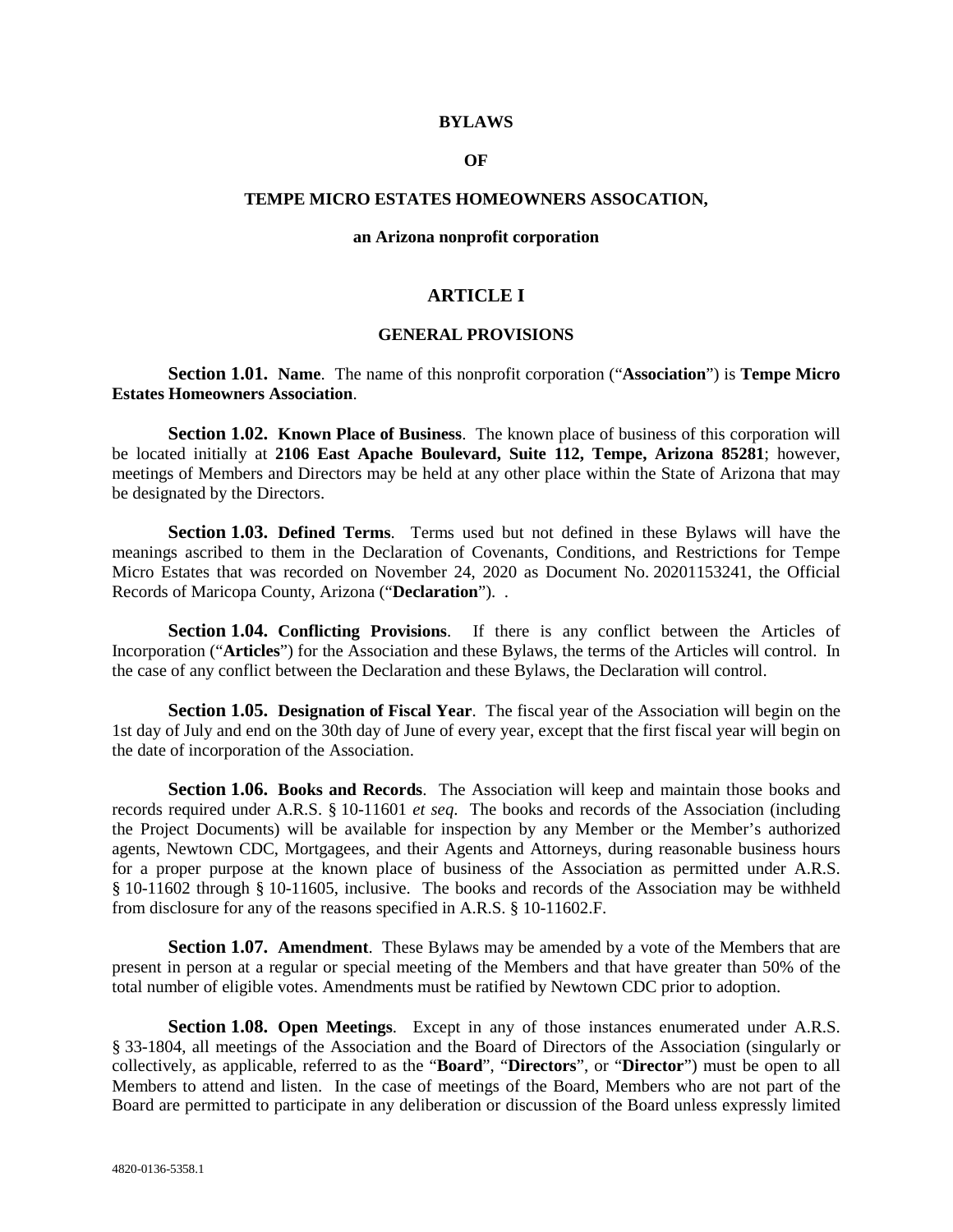from doing so by vote of a majority of a quorum of the Board. The Board also may limit participation to eligible Members.

**Section 1.09. Accounts.** All funds of the Association shall be kept by Newtown CDC in accounts or deposits that are insured by agencies of the United States. The funds of the Association shall not be commingled with the funds of any other association. The reserve funds may be combined in one or more savings accounts, certificates of deposit, or other accounts or deposits. Withdrawal of reserve funds shall require the authorization of at least two persons who are Officers of the Board and the approval of Newtown CDC.

**Section 1.10. Exemption of Private Property**. The private property of each and every officer, Director, and Member of this Association at all times is exempt from all debts and liabilities of the Association.

# **ARTICLE II**

### **MEETINGS OF MEMBERS**

**Section 2.01. Annual Member Meeting**. The Association will hold annual meetings of the Members. The annual meetings of the Members will be held at the known place of business of the Association, unless a different location is designated by the Board of Directors. The first annual meeting of the Members will be held on June 7, 2022, or at any other date designated by the Board of Directors; however, the first annual meeting of the Members must be held no later than one year after the date of the close of escrow on the first Lot sold by the Declarant to an Owner. The Association will hold subsequent annual meetings of the Members on the First Tuesday of June at the hour of 7:00 p.m., unless otherwise specified by written notice to the Members. If the day for the annual meeting of the Members is a legal holiday, the meeting will be held at the same hour of the next subsequent day that is not a legal holiday. The failure of the Association to hold an annual meeting of its Members, however, will not affect the validity of any corporate action.

**Section 2.02. Special Member Meetings**. Special meetings of the Members may be called at any time by the Facilitator or by a majority of the Board of Directors or by a written request signed by Members having at least 38% of the total number of eligible votes of Members in the Association.

**Section 2.03. Notice of Member Meetings.** Written notice of each meeting of the Members (annual or special) will be given by, or at the direction of, the Secretary or person authorized to call the meeting by hand delivery or by mailing a copy of each notice, postage prepaid, at least 10 days and not more than 60 days before the meeting to each Member entitled to vote at that meeting addressed to the Member's address last appearing on the books of the Association or supplied by the Member to the Association for the purpose of notice. The notice must specify the place, day, and hour of the meeting, and, in the case of a special meeting, the purpose of the meeting. A Member may waive notice of the meeting before or after the date stated in the notice. Waiver of notice of the Member's meeting must be in writing, signed by the Member waiving notice, and delivered to the Association for inclusion in the books and records of the Association. By attending a meeting, however, a Member waives any right he/she may have had to object to the meeting on the basis that the proper notice of the meeting was not given in accordance with these Bylaws or the laws of the State of Arizona. The failure of any Member to receive actual notice of a meeting of the Members does not affect the validity of any action taken at that meeting.

**Section 2.04. Member Quorum and Voting**. Except as otherwise provided in the Articles, the Declaration, or these Bylaws, the presence (at the beginning of the meeting) in person of Members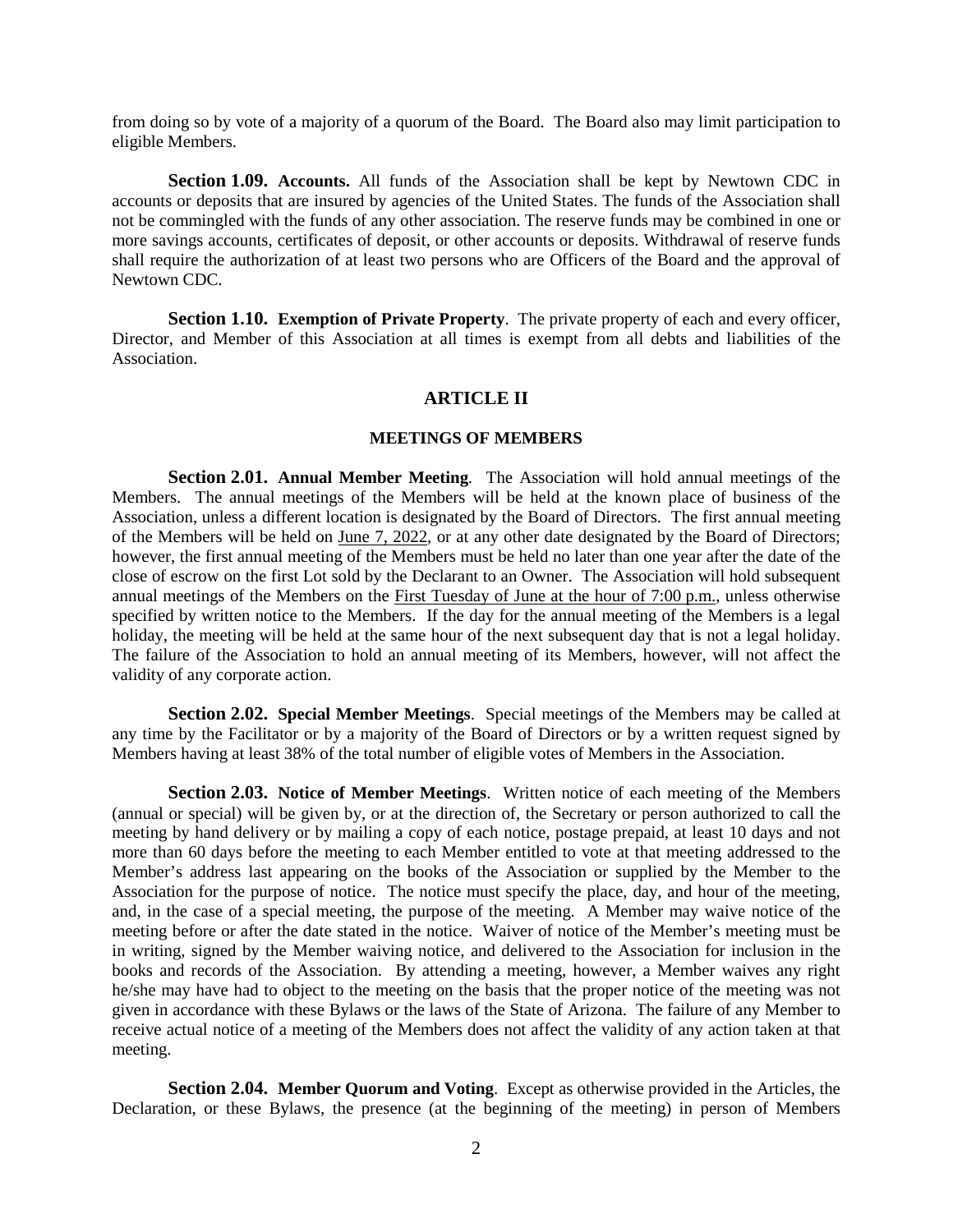entitled to cast 50% or more of the total number of eligible votes in the Association constitutes a quorum for the purposes of holding a duly called and noticed meeting of the Members. If a quorum is not present at any meeting, the Members eligible to vote at the meeting will have the power to adjourn the meeting and to reschedule the meeting to another date and time without additional notice other than announcement at the meeting. At any subsequent meeting, the presence (at the beginning of the meeting) in person or by proxy of Members entitled to cast at least 45% of the total number of eligible votes in the Association, regardless of class, constitutes a quorum for the subsequent meeting. The Members at the meeting may continue to adjourn and reschedule until a quorum is present. Except as otherwise provided in the Articles, the Declaration, or these Bylaws, any action that must have the approval of the Members of the Association before being undertaken will require the vote of greater than 50% of the Members present (in person or proxy) and voting at a duly called and held meeting of the Members at which a quorum is present. Whenever the terms "**eligible**" votes or "**eligible**" Members are used in these Bylaws or the other Project Documents, both terms describe those Members that are permitted to vote on the matter and whose voting privileges have not been suspended or revoked. Unless the Project Documents specify otherwise, all approvals must be affirmatively given and may not be made in the negative or based on non-responses.

**Section 2.05. Eligibility**. The membership of the Association will consist of all Homeowners with leasehold interest in a Lot. Membership in the Association is mandatory, and no Homeowners during his leasehold interest of a Lot will have the right to relinquish or terminate his membership in the Association. By accepting a leasehold interest in a Lot or otherwise becoming an Homeowner, each Homeowner enters into a contract with the Association and the other Homeowner whereby the Homeowner becomes a Member of the Association and is bound by the terms of the Declaration, Articles, Bylaws, and the other Project Documents, all as may from time to time be amended.

**Section 2.06. Joint Ownership.** When more than one person is the Homeowner with a leasehold interest in any Lot, all Homeowners will be considered Members in the Association. The vote for a Lot with multiple Homeowner will be exercised as they, among themselves, determine; however, no more than one vote may be cast with respect to any Lot. The votes for each Lot must be cast as a whole unit, and fractional votes are not allowed. If joint Homeowners are unable to agree among themselves as to how their vote or votes are to be cast, they will lose their right to vote on the matter in question. If any Homeowner casts a ballot representing a certain Lot, it will thereafter be conclusively presumed for all purposes that the Homeowner was acting with the authority and consent of all other Homeowners of the same Lot. If more than one ballot is cast for a particular Lot, none of the votes will be counted, and the votes will be deemed void.

**Section 2.07. Corporate Ownership**. If any Lot is owned, or is held in leasehold interest, by a corporation, partnership, limited liability company, association, or other legal entity, that legal entity will be the Member and that legal entity must designate, in writing, at the time of acquisition of the Lot, an individual who has the power to vote for the Lot. In the absence of a designation and until a designation is made, the chief executive officer or managing partner or managing member, as applicable, of the corporation, partnership, limited liability company, association, or other legal entity will have the power to cast the vote for the Lot. If there is no chief executive officer or managing partner or managing member, the Board of Directors of the Association will have the power to designate the person authorized to vote.

**Section 2.08. Suspension of Voting Rights**. If any Homeowner is in arrears in the payment of any assessments or other amounts due under any of the provisions of the Declaration or the other Project Documents for a period of 15 days after its due date, the Homeowner's right to vote as a Member of the Association will be suspended automatically and will remain suspended until all payments, together with accrued interest, late charges, attorney's fees, and other applicable charges, are brought current and kept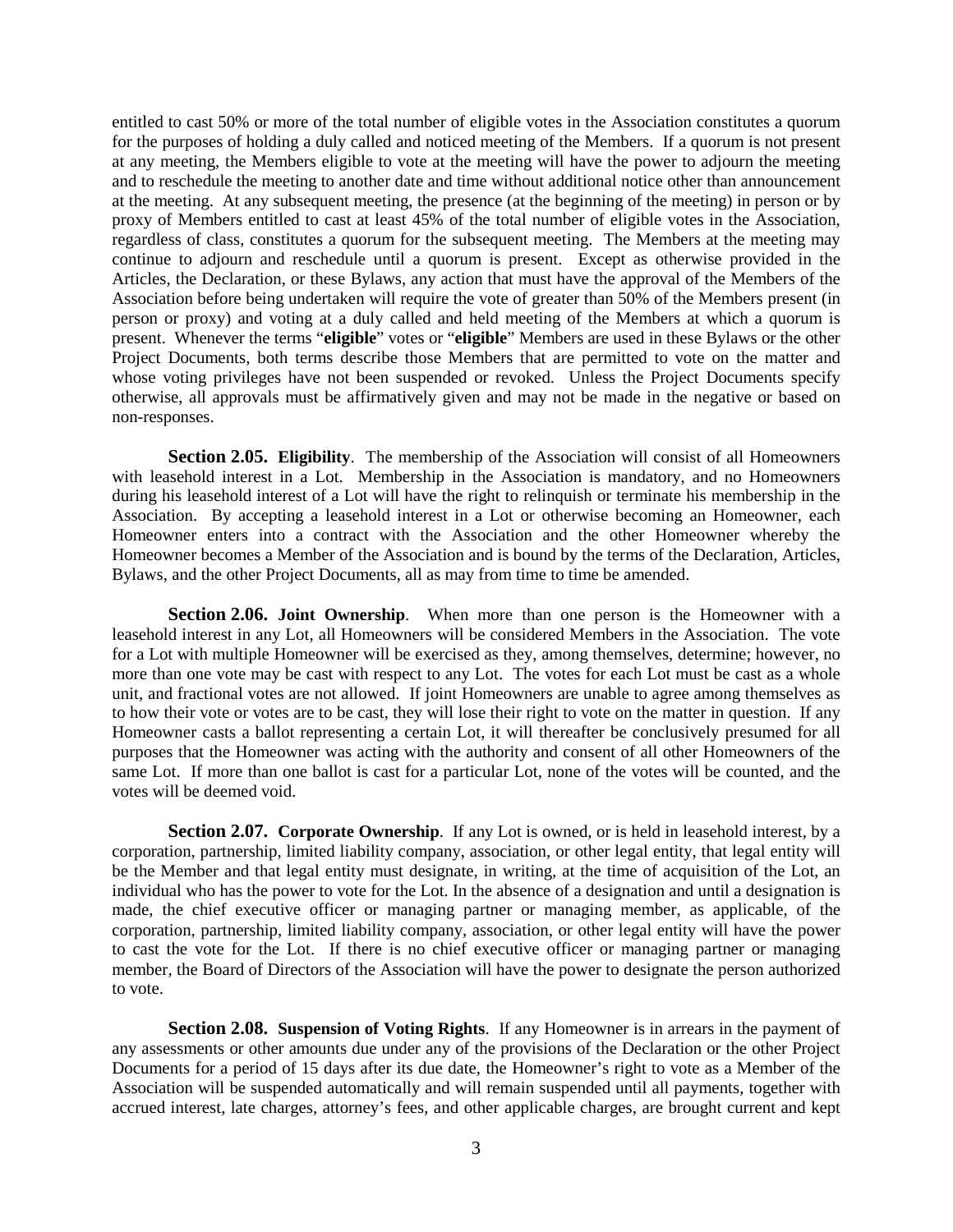current. If there exists any non-monetary violation of the Declaration or the other Project Documents with respect to a Lot or an Homeowner, the Homeowner's right to vote as a Member of the Association will be suspended automatically within 15 days after the Homeowner's receipt of written notice from the Board of the violation, and the right of the Homeowner to vote will remain suspended until the earlier of: (i) the cure of the violation by the Homeowner; or (ii) a decision by the Board under Section 3.11 of these Bylaws that no violation exists.

**Section 2.09. Annual Budget**. The Officers shall recommend to the Association an annual operating budget, which shall be adopted at the annual meeting by the Association by a majority of those Homeowners present at the meeting. As part of the budget summary provided to Homeowners each year, the Board of Directors shall, to the best of its ability, summarize the strength of the Association's reserve account including the current balance, projected contributions, a comparison of the account's projected balance to the reserve study, and recommendations, if any, for changes to the monthly assessment.

# **ARTICLE III**

## **BOARD OF DIRECTORS**

**Section 3.01. Number of Directors**. The affairs of this Association will be managed by the Members. Except for the initial members of the Board of Directors that are designated under the Articles, the Board of Directors will shall be composed of all members of the association. The Board originally will be composed of the 3 persons designated in the Articles. Thereafter, the Board will be comprised of all members of the association.

**Section 3.02. Board Term of Office.** So long as the Board of Directors is composed of 3 persons, the Directors will hold office for one year and until their successors are appointed and qualified. The first term of the Directors will end as of the date of the first annual meeting of the Members, and each subsequent term will end on the date of each subsequent annual meeting of the Members. If the number of Directors is expanded beyond 3 Directors to any larger number permitted by the Articles, the additional Directors will serve for as long as they are members of the Association.

**Section 3.03. Compensation.** No Director will receive compensation for any service rendered to the Association; however, any Director may be reimbursed for actual expenses incurred in the performance of his/her duties.

**Section 3.04. Notice to Members of Board Meetings**. Unless a Member makes a specific written request for individual written notice of Board meetings, written notice of any regular or special meetings of the Board need not be given specifically to each Member, but rather notice of any regular or special meeting of the Board may be given in any manner determined by the Board at least 48 hours in advance of the meeting including conspicuous posting on Common Area or other areas of the Project, newsletter, reminder notices with assessment invoices, or calendaring. Written notice of regular or special Board meetings must be provided only to those Members who request so in writing. A Member's request for individual written notice of Board meetings, however, is valid only for one year and must be renewed in writing to entitle the Member to continue to receive individual written notices. The Directors also will have the right to take any action without holding a formal meeting by obtaining the unanimous written consent of all the Directors. All written consents of the Directors will be filed with the minutes of the proceedings of the Board.

**Section 3.05. Regular Board Meetings**. Regular meetings of the Board may be held at the time and place determined from time to time by the Board. Regular meetings will be held at least once during each fiscal year and must comply with Section 1.09 of these Bylaws.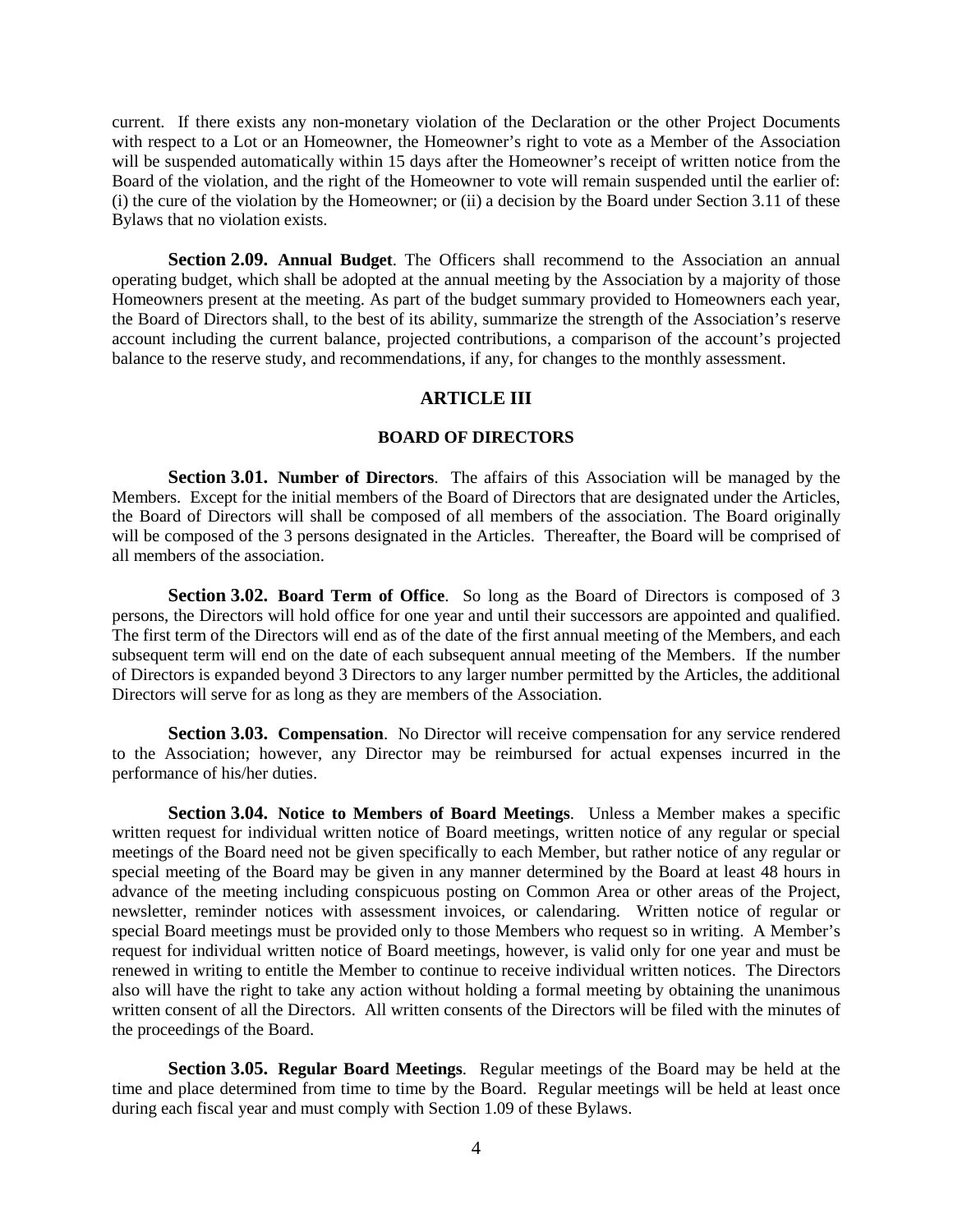**Section 3.06. Special Board Meetings**. Special meetings of the Board of Directors may be called by the Facilitator on three business days' notice to each Director, given in writing by hand delivery, mail, or telecopy. This notice must state the time, place, and purpose of the special meeting. Special meetings of the Board may be called by the Secretary in like manner and on like notice upon the written request of at least two Directors.

**Section 3.07. Quorum of Directors**. A majority of the Directors present at the beginning of the meeting will constitute a quorum for the transaction of business. Unless otherwise specified by these Bylaws, the Articles, or the Declaration, every act or decision done or made by a majority of the Directors present at a duly-held meeting at which a quorum is present will be regarded conclusively as the act of the Board.

**Section 3.08. Powers and Duties of the Board.** All Association powers will be exercised by or under the authority of the Board of Directors. The Board will have all of the powers and duties necessary for the administration of the affairs of the Association and may exercise all rights and powers granted to the Association under the Project Documents and may perform all acts and make all decisions that are not required by the Project Documents to be exercised or performed by the Members. Specifically, but without limitation of the previous sentence, the Board will have the following powers and duties:

(a) Make or contract for the making of repairs, additions, improvements, and alterations of the Common Area and Areas of Association Responsibility, in accordance with (and as specified in) the Declaration and Project Documents, after damage or destruction by fire or other casualty, or as a result of condemnation or eminent domain proceedings;

(b) In the exercise of its sole discretion, enforce by legal means the provisions of the Declaration and the Project Documents including, without limitation, the collection of any assessments;

(c) Designate, hire, and dismiss the personnel necessary for the maintenance, operation, repair, replacement of the Common Area and Areas of Association Responsibility and provide services for the Members, and, where appropriate, provide for the compensation of the personnel and for the purchase of equipment, supplies, and material to be used by the personnel in the performance of their duties;

(d) Provide for the operation, care, upkeep, and maintenance of all of the Common Area and Areas of Association Responsibility and any other areas within the Project that the Association is permitted or required to maintain;

(e) Prepare, amend, and recommend to the Association an annual budget for the Association prior to the commencement of each fiscal year;

(f) Adopt and publish rules and regulations governing the use of the Common Area and facilities and the personal conduct of the Members and their family members, guests, lessees, and invitees on the Common Area and establish penalties for infraction;

(g) Suspend the voting rights and the right to the use of the Common Area of a Member during any period in which the Member is in default in the payment of any assessment or other amounts due under the terms of the Project Documents or during any period the Member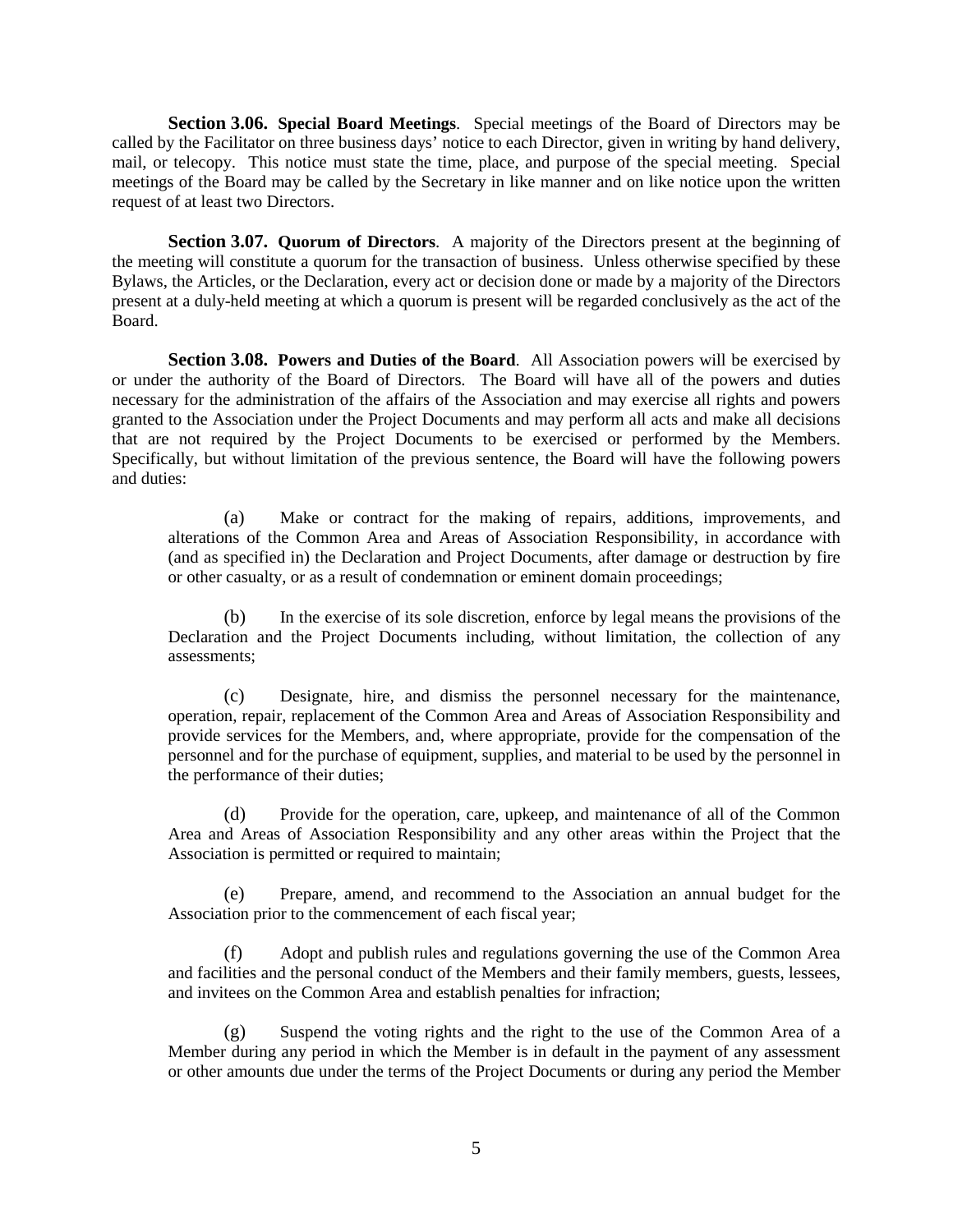is in non-monetary default of the Project Documents, subject to the applicable notice and grace periods established in these Bylaws;

(h) Exercise, on behalf of the Association, all powers, duties, and authority vested in or delegated to the Association and not reserved to the Members by Arizona law or the provisions of the Declaration or other Project Documents;

(i) Declare the office of a member of the Board of Directors to be vacant if a member is absent from three consecutive regular meetings of the Board;

(j) Employ, hire, and dismiss all employees of the Association as the Board deems necessary and to prescribe their duties and their compensation;

(k) Keep or cause to be kept a complete record of all acts of the Board and all corporate affairs and to establish procedures for inspections of the books and records of the Association by Members with a proper purpose for inspection, including establishing a reasonable fee (payable in advance) for all copies requested by a Member of the books and records;

(l) As more fully provided in the Declaration to: (i) fix the amount of the annual and special assessments against each Lot; (ii) send written notice of each assessment to every Owner subject to an assessment; (iii) assess a late charge for any late payments; (iv) record a notice and claim of lien against any Lot for which assessments are not paid; and (v) enforce, through foreclosure or any other permitted action, the Association's lien or the personal obligation of the Owner to pay assessments;

(m) Issue, or cause an appropriate officer to issue, upon demand, to any appropriate person, any required disclosure statement or payment statement, subject to the right of the Board to impose a reasonable charge for the issuance of these statements;

(n) Procure and maintain commercial general liability, hazard, and other insurance coverage in the amounts as required or permitted by the Declaration;

(o) Cause the Common Area and Areas of Association Responsibility to be maintained, as more fully set forth in the Declaration, and to pay all taxes levied on the Common Area;

(p) Institute, defend, and intervene in any litigation or administrative proceedings in its own name or on behalf of the Owners;

(q) Borrow money and, with the consent of two-thirds  $(2/3)$  of the total number of eligible votes of each class of Members in the Association as well as that of Newtown CDC, to mortgage, pledge, deed in trust, or grant a security interest in any or all of the Common Area;

(r) Enter into and perform contracts of any kind incidental to the performance of the Association's duties under the Project Documents; and

(s) Lease, own, operate, and maintain all other property of the Association.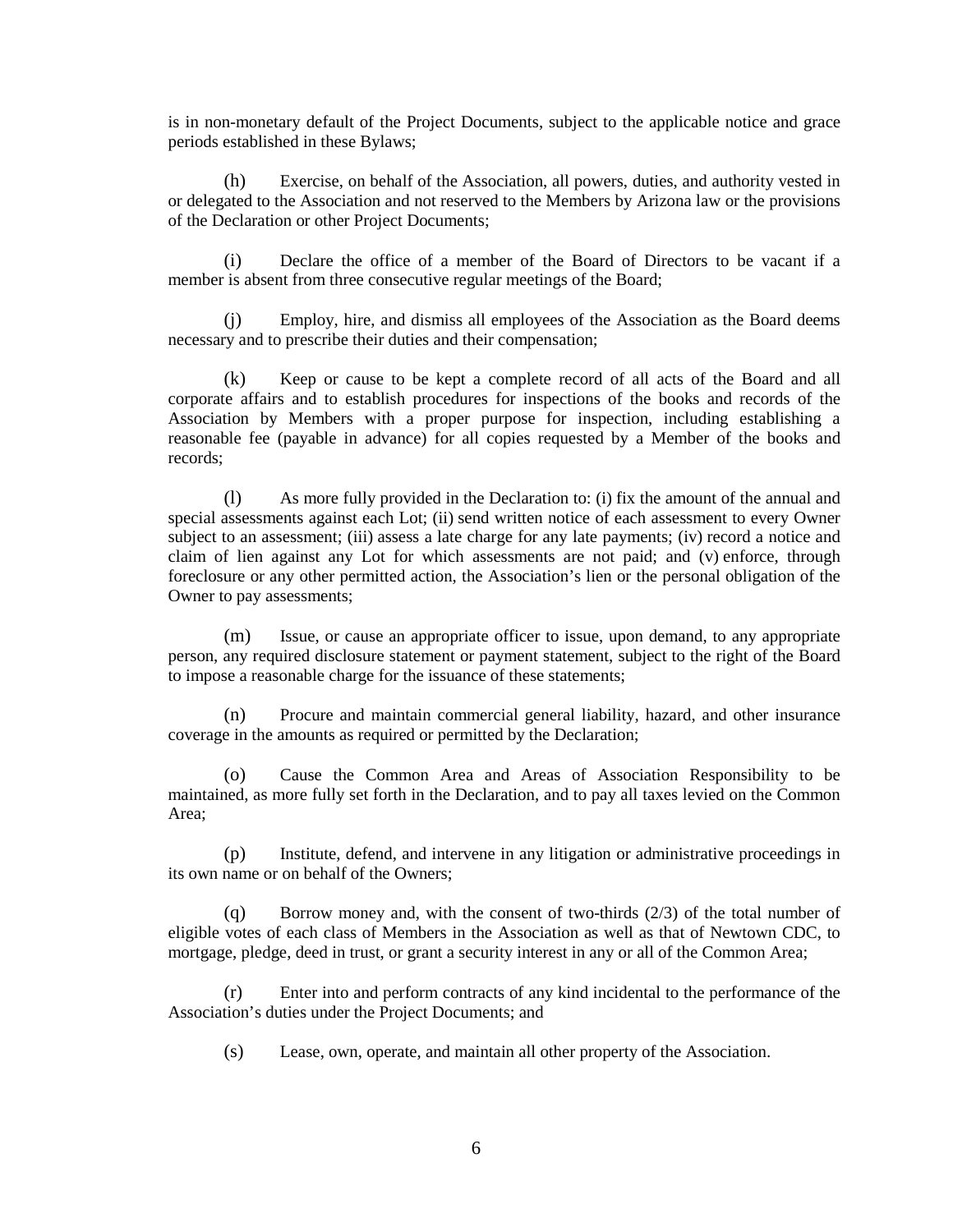**Section 3.09. Non-Monetary Violations**. If a member of the Board of Directors become aware of a situation that potentially involves non-monetary violation/non-compliance with the CC&Rs, either through direct observation or a report from a Homeowner, the member will take the following steps. (1) The Board of Directors will investigate the situation. (2) If the Board of Directors find no evidence of non-compliance, they discuss their findings with the Homeowner who made the report. (3) If the Board of Directors determines that a Resident is out of compliance with the CC&Rs, they will discuss their findings with the responsible Homeowner and request his or her cooperation in taking the necessary corrective actions. (4) The enforcement and conflict resolution process will continue as described in the CC&Rs. Regardless of any other language in this document, the Facilitator may take immediate action to enforce any CC&R provision if the violation presents an immediate threat to health or safety. If the Homeowner does not immediately stop or otherwise correct the violation after being asked to, said Homeowner shall be responsible for reimbursing the Association or Newtown CDC for its costs in correcting the violation plus any fines as outlined in this document. The Homeowner shall be liable for all the Association's and Newtown CDC's costs and attorney's fees involved in drafting, filing, enforcing, foreclosing and removing any lien imposed.

**Section 3.10. Committees of Board**. The Board may appoint committees to study or handle specific matters of the Association so long as at least one member of the Board serves on the committee. Committees designated by the Board are not subject to the open meeting requirements of Section 1.09 of these Bylaws or Arizona law.

# **ARTICLE IV**

# **OFFICERS AND THEIR DUTIES**

**Section 4.01. Enumeration of Officers**. The principal officers of the Association will be the Facilitator, the Secretary, and the Treasurer all of whom will be elected by the Members.

**Section 4.02. Election of Officers**. The election of officers will take place at the first meeting of the Board following each annual meeting of the Members. The following persons will serve as the officers of the Association until their successors are qualified and elected:

Stephanie Brewer, Facilitator

David Crummey, Secretary

Betty Schaffer, Treasurer

**Section 4.03. Officer Term.** The officers of the Association will be elected annually by the Members, and each officer will hold office for one year unless he/she sooner resigns, is removed, or is otherwise disqualified to serve.

**Section 4.04. Special Appointments**. The Board may elect any other officers as the affairs of the Association may require, each of whom will hold office for the period, have the authority, and perform the duties as the Board may determine from time to time.

**Section 4.05. Resignation and Removal of Officers.** Any officer may be removed from office with or without cause by the Board. Any officer may resign at any time by giving written notice to the Board, the Facilitator, or the Secretary. Any officer resignation will take effect on the date of receipt of the resignation notice or at any later time specified in the notice, and, unless otherwise specified in the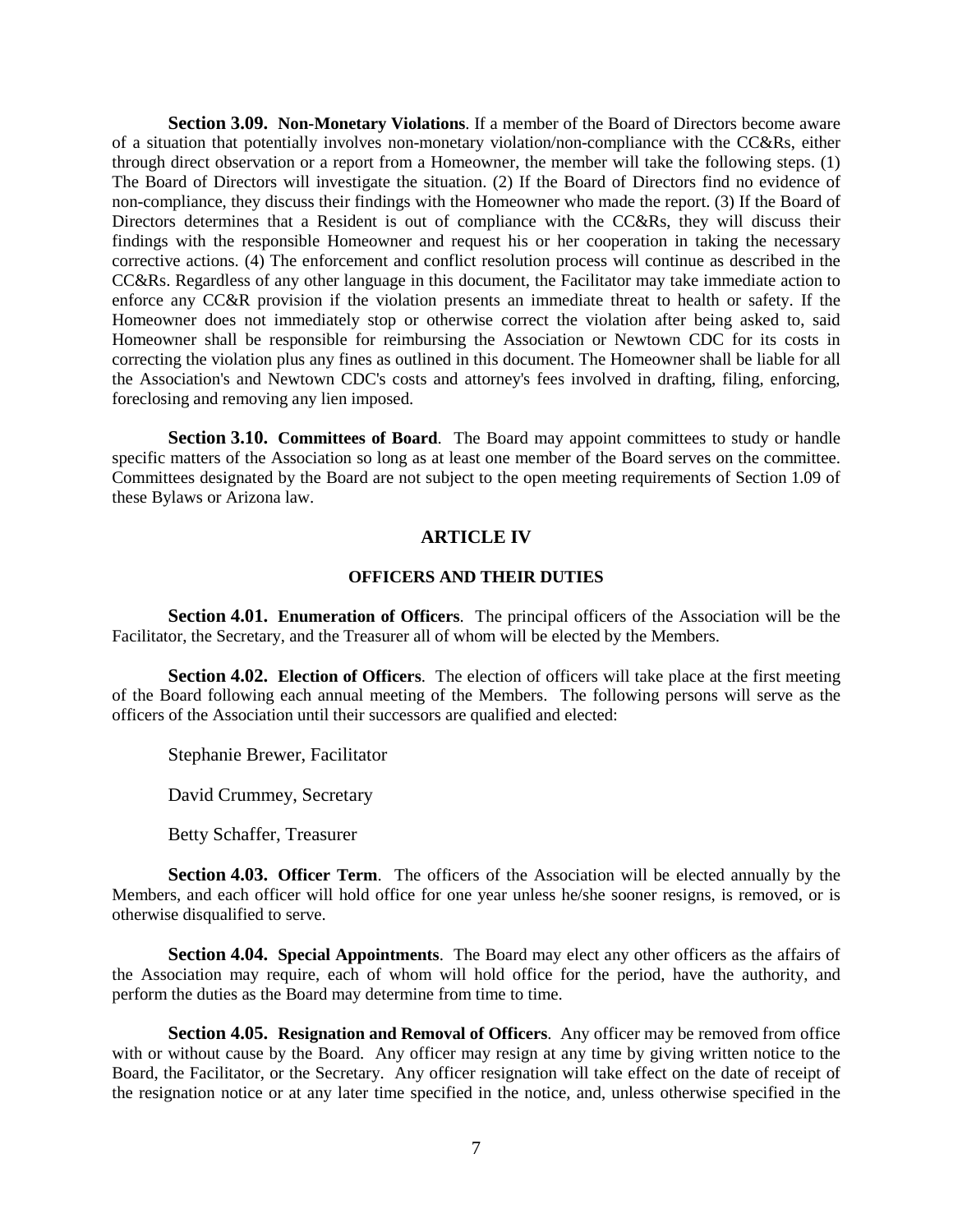resignation notice, the acceptance of the resignation will not be necessary to make it effective. If a resignation is effective at a later date, the Board may fill the vacancy before the effective date of the resignation so long as the successor does not take office until the effective date of the resignation.

**Section 4.06. Vacancies in Offices.** A vacancy in any office may be filled by appointment by the Board. The officer appointed to the vacancy will serve for the remainder of the term of the officer replaced.

**Section 4.07. Powers and Duties of Officers.** In addition to the execution of any affidavit of notice or the preparation and delivery of any disclosure statement required under Arizona law, where and when delegated to the officers by the Board, the powers and duties of the officers are as follows:

(a) *Facilitator*. The Facilitator will preside at all meetings of the Board or the Members, ensure that orders and resolutions of the Board are carried into effect; and, at the direction of the Board, engage in the general and active management of the business of the Association. The facilitator will be the primary liaison to Newtown CDC, with the exception of the duties reserved for the Treasurer;

(b) *Secretary*. The Secretary will record the votes and keep the minutes of all meetings and proceedings of the Board and of the Members; keep the corporate seal, if any, of the Association; serve notice of meetings of the Board and of the Members; keep appropriate current records showing the Members of the Association together with their addresses, and perform all other duties as required by the Board; and

(c) *Treasurer*. The Treasurer will receive and deposit in appropriate bank accounts all monies of the Association and will disburse all funds as directed by resolution of the Board; keep proper books of account; and prepare an annual budget and a statement of income and expenditures of the Association; and, in general, perform all the duties incident to the office of Treasurer or as required by the Board and shall be the financial liaison between the Board and Newtown CDC. At least annually, the Treasurer shall prepare, or cause to be prepared, a financial statement of the Association.

# **ARTICLE V**

## **INDEMNIFICATION**

**Section 5.01. Indemnification.** The Association has the power and authority to indemnify any past or present Member, officer, Director, incorporator, employee, or agent of the Association to the fullest extent permitted by A.R.S. § 10-3202.B.2. and § 10-3850 *et seq*., as these statutes (or any predecessor statutes) may be interpreted by applicable case law. This power of indemnification extends to third party actions and derivative actions, and includes indemnification for attorney fees, court cost, and other related expenses in addition to indemnification for judgment amounts.

**Section 5.02. Procedure**. The circumstances and procedures for effecting an indemnification by the Association will be governed by A.R.S. § 10-3850 *et seq.*, as this statute may be amended from time to time or supplemented by Arizona case law.

**Section 5.03. Scope of Article**. The indemnification provided by this Article V is not exclusive of any other rights to which those indemnified may be entitled under any agreement approved by the Members or a majority of the disinterested Directors or otherwise, both as to an action in the person's official capacity and as to an action in another capacity while holding the office.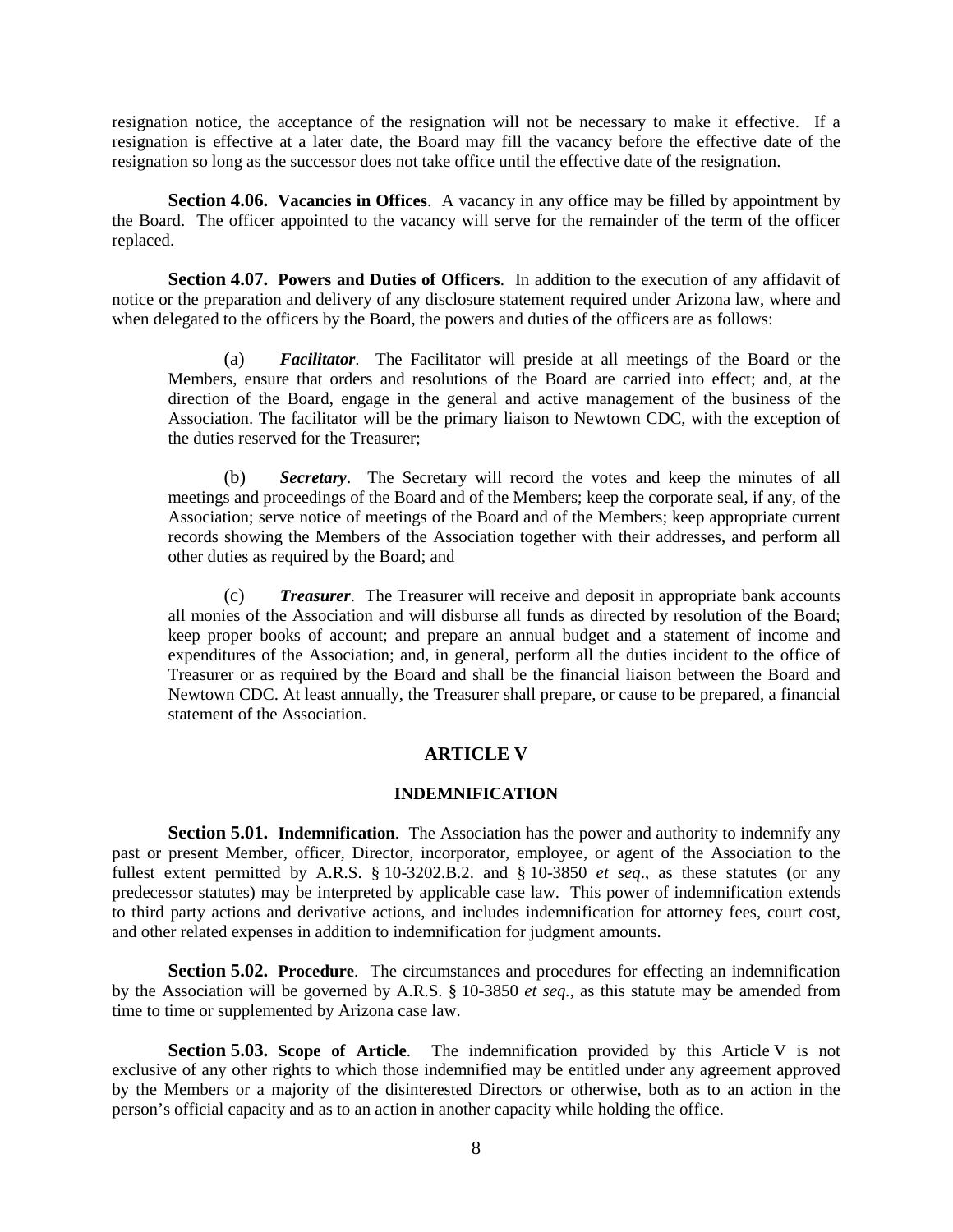**Section 5.04. Limitation of Liability for Certain Acts**. So long as he/she has acted or has failed to act in good faith on the basis of information actually possessed, neither any Committee nor any member of any Committee nor the Board nor any member of the Board nor any officer of the Association will be liable to the Association, any Homeowner, or to any other party for any damage, loss, or prejudice suffered or claimed arising out of: (i) the approval or disapproval of any plans, drawings, or specifications, whether or not defective; (ii) the construction or performance of any work, whether or not pursuant to approved plans, drawings, and specifications; (iii) the development of any portion of the Property; (iv) the execution and filing of any estoppel certificate, whether or not the facts in the estoppel certificate are correct; (v) any act or failure to act with respect to any matter involving the Project Documents; (vi) the failure to provide a statement or an accurate statement of the matters required under A.R.S. § 33-1806 or § 33-1807; (vii) the failure to approve any plans, drawings, and specifications; and (viii) the performance of any other function of the Board, a Committee, or any officer of the Association.

# **ARTICLE VI**

#### **ALTERNATIVE DISPUTE RESOLUTION**

**Section 6.01.** Prior to seeking Alternative Dispute Resolution, Homeowners will make reasonable attempts to resolve their differences amicably amongst themselves, following the procedures in the CC&Rs. Homeowners are encouraged to communicate directly and respectfully with each other, either verbally or in writing, and to refrain from drawing other, uninvolved persons into the dispute.

**Section 6.02.** If the above process fails to resolve the dispute and/or does not result in satisfactory compliance with the CC&Rs, then the Board of Directors may bring the matter to Newtown CDC or pursue arbitration.

**Section 6.03. Arbitration Rules**. All Bound ADR Parties, as identified and defined below, agree to encourage the amicable resolution of claims, grievances, controversies, disagreements, or disputes involving the Project or the Project Documents in order to avoid or limit wherever possible the emotional and financial costs of litigation. Accordingly, each Bound ADR Party covenants and agrees that all Covered Claims, as defined below, between one or more Bound ADR Party must be resolved using the alternative dispute resolution procedures set forth below in this Declaration and the Bylaws in lieu of filing a lawsuit or initiating administrative proceedings. As used in the Project Documents, the term "**Bound ADR Parties**" means the Association, Board, any Owner, any property manager or association manager for the Project, all Owners, any tenant of an Owner, any family member residing in the Owner's Dwelling Unit, and any person not subject to this Declaration who voluntarily agrees to be subject to the dispute resolution procedures described below. Unless they otherwise agree, Mortgagees and Institutional Guarantors are not Bound ADR Parties. As used in the Project Documents, the term "**Covered Claims**" means all claims, grievances, controversies, disagreements, or disputes that arise in whole or part out of: (i) the interpretation, application, or enforcement of the Declaration or the other Project Documents; (ii) any alleged violation of the Project Documents by any of the Bound ADR Parties; (iii) the authority of the Association or the Board to take or not take any action under the Project Documents; (iv) the failure of the Association or the Board to properly conduct elections, give adequate notice of meetings, properly conduct meetings, allow inspection of books and records, or establish adequate warranty and reserve funds; or (v) the performance or non-performance by any of the Bound ADR Parties of any of their respective obligations or responsibilities under the Project Documents to or on behalf of any other Bound ADR Party. The term "**Covered Claims**", however, specifically does not include any Exempt Claims of the type described below.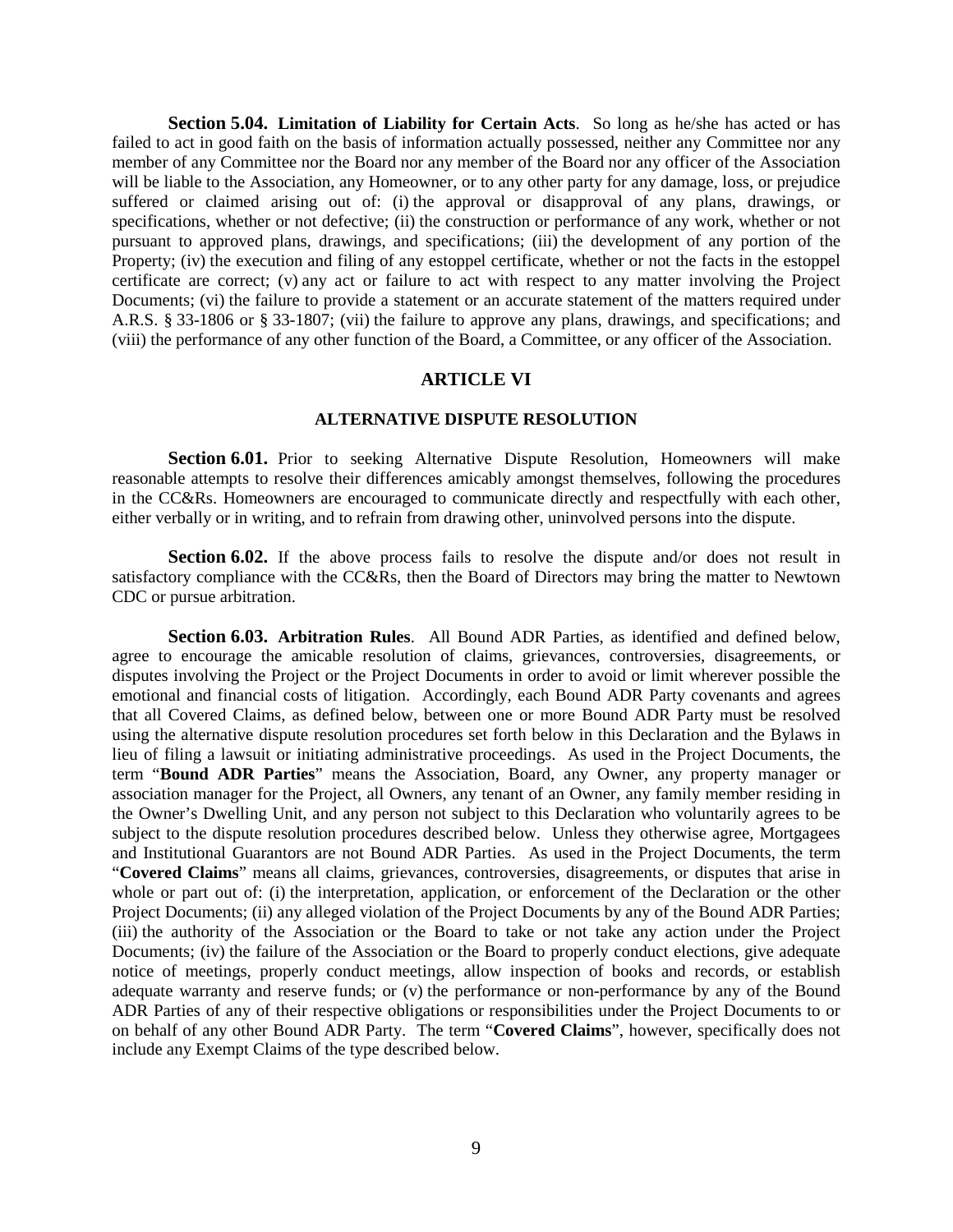Section 6.04. Exempt Claims. The following claims, grievances, controversies, disagreements, and disputes (each an "**Exempt Claim**" and, collectively, the "**Exempt Claims**") are exempt from the alternative dispute resolution provisions described in this Declaration:

(a) *Collection of Assessments*. Any action taken by the Association against any Bound ADR Party to enforce the collection of any Assessments, to enforce or foreclose any lien in favor of the Association, or to determine the priority of any lien for Assessments;

(b) *Specific Actions*. Any claim, grievance, controversy, disagreement, or dispute that primarily involves:

- (i) Title to any Lot or Common Area;
- (ii) A challenge to a property taxation or condemnation proceeding;
- (iii) The eviction of a tenant from a Unit;

(iv) The breach of fiduciary duty by any one or more of the Board of Directors or officers of the Association;

(v) The rights of any Mortgagee or Institutional Guarantor;

(vi) An employment matter between the Association and any employee of the Association; or

(vii) The invalidation of any provision of the Declaration or any of the covenants and restrictions contained in the Project Documents.

(c) *Injunctive Relief*. Any suit by the Association to obtain a temporary or permanent restraining order or equivalent emergency equitable relief (together with any other ancillary relief as the court may deem necessary) in order to maintain the then-current status of the Project and preserve the Association's ability to enforce the architectural control provisions of the Project Documents and the use restrictions contained in this Declaration;

(d) *Owner Actions*. Any suit solely between Owners that does not include as a party the Association, Declarant, seeking redress on any Covered Claim that would constitute a cause of action under federal law or the laws of the State of Arizona regardless of the existence of the Project Documents;

(e) *Separate Written Contracts*. Any action arising out of any separate written contract between Owners that would constitute a cause of action under the laws of the State of Arizona regardless of the existence of the Project Documents; and

(f) *Not Bound Parties*. Any suit in which less than all parties are Bound ADR Parties (unless the parties that are not Bound ADR Parties voluntarily agree to be subject to the alternative dispute resolution procedures established in this Declaration and the Bylaws.

Any Bound ADR Party having an Exempt Claim may submit it to the alternative dispute resolution procedures established in this Declaration and the Bylaws, but there is no obligation to do so and no obligation of any other Bound ADR Party to agree to have the Exempt Claim submitted to the